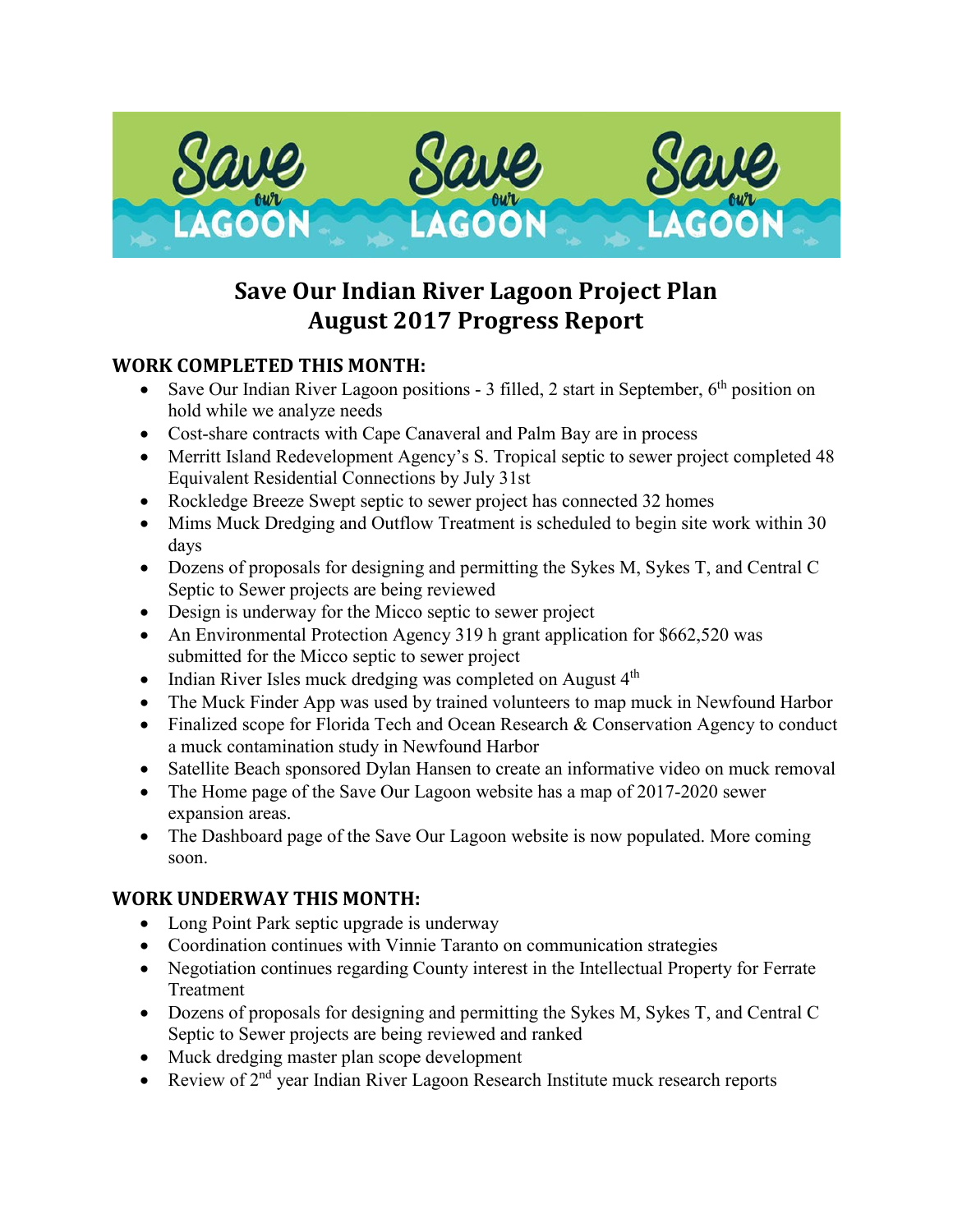

## **MEETINGS THIS MONTH:**

- Seagrass restoration tour with prior month's speaker panel at Merritt Island Airport
- Eau Gallie River dredging and spoil management tour
- Cocoa Beach Low Impact Development Partner Celebration
- City Managers' discussion of distributing Total Maximum Daily Load Basin Management Action Plan credits from Save Our Indian River Lagoon-funded projects
- Monthly muck research updates with Florida Tech Indian River Lagoon Research Institute Principal Investigators
- Vendor presented Hybrid Wetland Treatment Technology and Floating Aquatic Plant Tilling

# **UPCOMING VOLUNTEER PARTICIPATION OPPORTUNITIES**

Oyster/Living Shoreline Projects <http://restoreourshores.org/volunteer-we-need-you/>

## **FUTURE TOPICS FOR SPECIAL PRESENTATIONS AT CITIZEN OVERSIGHT COMMITTEE MEETINGS:**

- 1) Monitoring Performance and Measuring Success
- 2) Coordinating 10 years of dredging and spoil management Florida Inland Navigation **District**
- 3) Indian River Lagoon Comprehensive Conservation & Management Plan Duane DeFreese (Indian River Lagoon National Estuary Program)
- 4) Groundwater Pollution Research Plan Marine Resources Council and Applied Ecology
- 5) Engaging emerging technologies
- 6) De-Nitrification Science University of Central Florida Stormwater Academy
- 7) Sediment toxicology Florida Tech and Ocean Research & Conservation Association